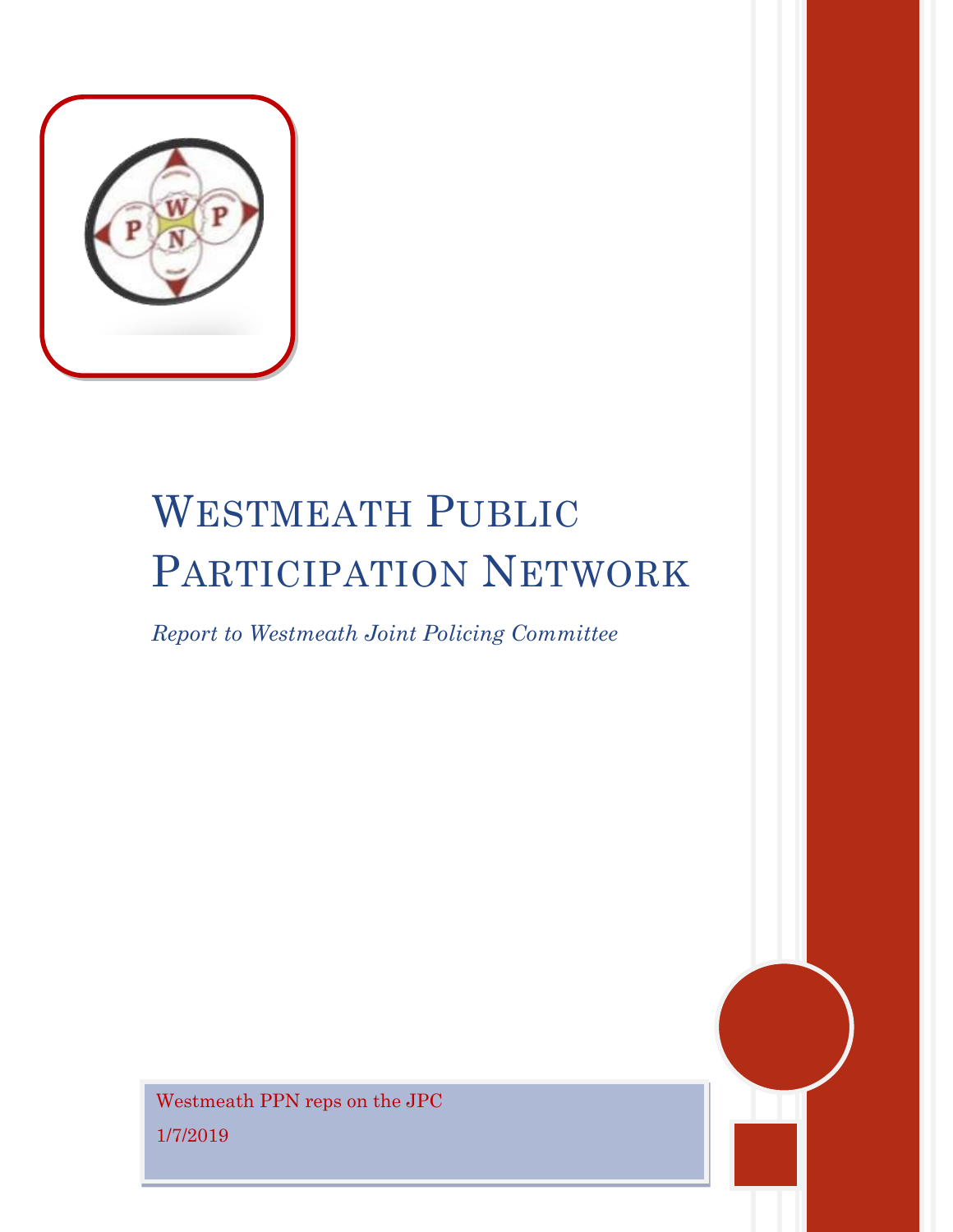

# WESTMEATH PUBLIC PARTICIPATION **NETWORK**

# *Report to Westmeath Joint Policing Committee*

#### **Overview**

Public Participation Networks (PPNs) were introduced following the enactment of the Local Government Act 2014. Westmeath Public Participation Network (WPPN) was established in 2014 as an umbrella structure for all community groups in the county. The primary role of the PPN is to enable the public to take an active formal role in the policy making and oversight activities of local decision making bodies including Local Authority structures.

#### Introduction

A primary function of Westmeath PPN is to consult with and organise feedback from our members. To date WPPN has developed consultation feedback to many documents on a local and national level.

The aim of WPPN is to co-ordinate how the community in Westmeath is represented. We also aim to make our members stronger; and keep our members informed about local developments. WPPN makes its members stronger by helping them to be better able to contribute positively to the community and engage with the County Council and other local agencies. WPPN provide a space for policy development on issues of community concern. We keep our members informed by disseminating information to our members and we receive information. The activities of the Westmeath PPN enable our members to contribute to the wellbeing of the County. WPPN has more than 60 representatives on various County Council & local committees, including representation on other local agency boards and committees. This gives members eyes, ears and a voice in local decision making. A great debt of gratitude is owed to all WPPN reps and especially our hard working, dedicated secretariat.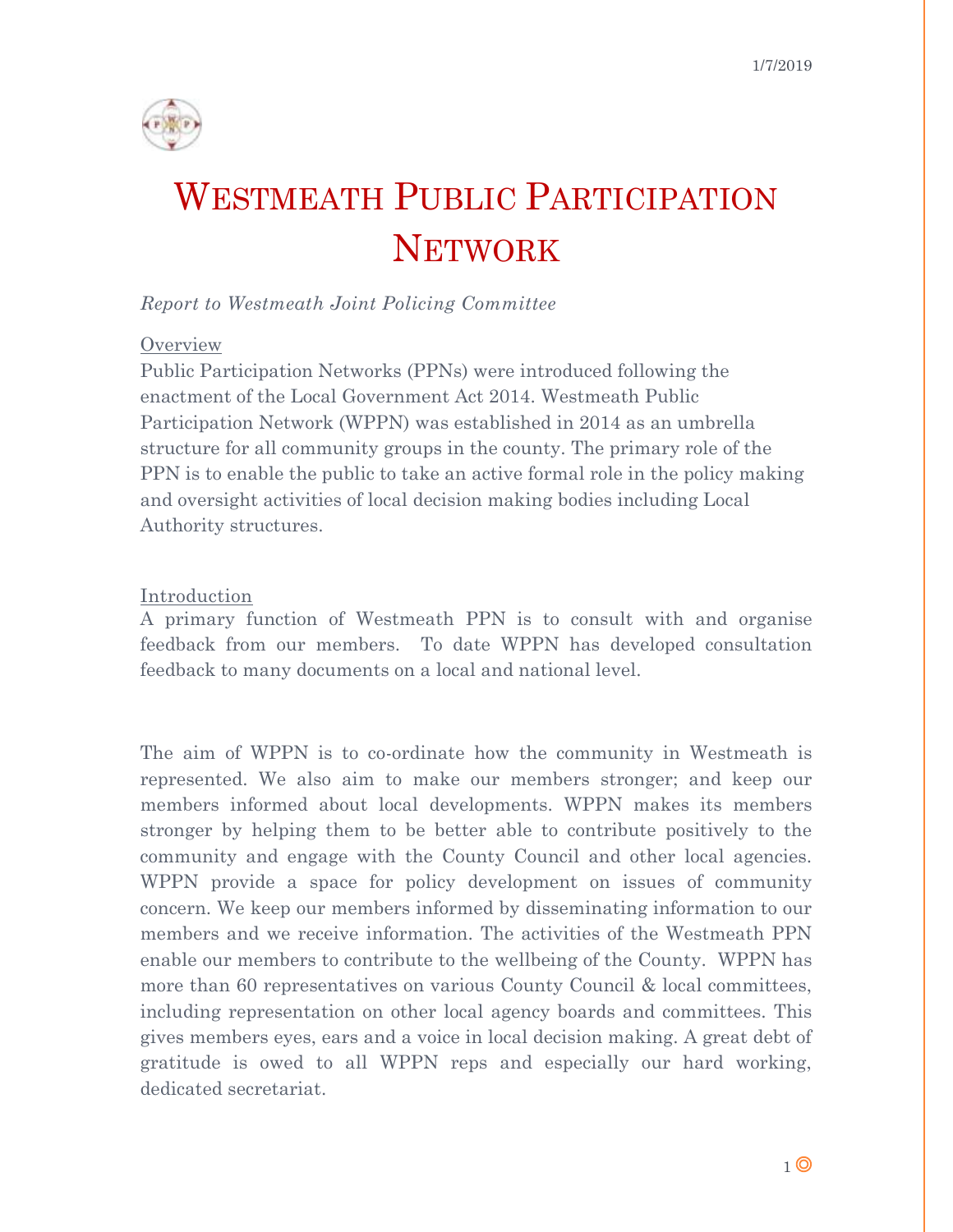#### General Actions

- Some of WPPN activities in 2018
- Westmeath PPN has sent over 70,000 informational emails 2018
- Organised 2 Annual Resource and Funding workshops
- Compiled & Issued 7 PPN Monthly Newsletters
- PPN website up and running [www.westmeathppn.ie](http://www.westmeathppn.ie/)
- <sup>1</sup> 2 Plenary meetings
- 2 Municipal District PPN Public meetings
- PPN Reps made submissions to Mullingar Municipal District (MMD) meetings
- PPN Reps made submissions to Athlone Municipal District (AMD) meetings
- 6 WPPN Delegates to Joint Policing Committee (JPC) meetings
- <sup>1</sup> 13 WPPN Secretariat meetings
- Hosted the National PPN Conference in Athlone in October with over 300 attending over 2 days
- Lead organiser and host of Midland Region Public Participation Network
- WPPN made submissions on behalf of member groups to MMD, AMD & JPC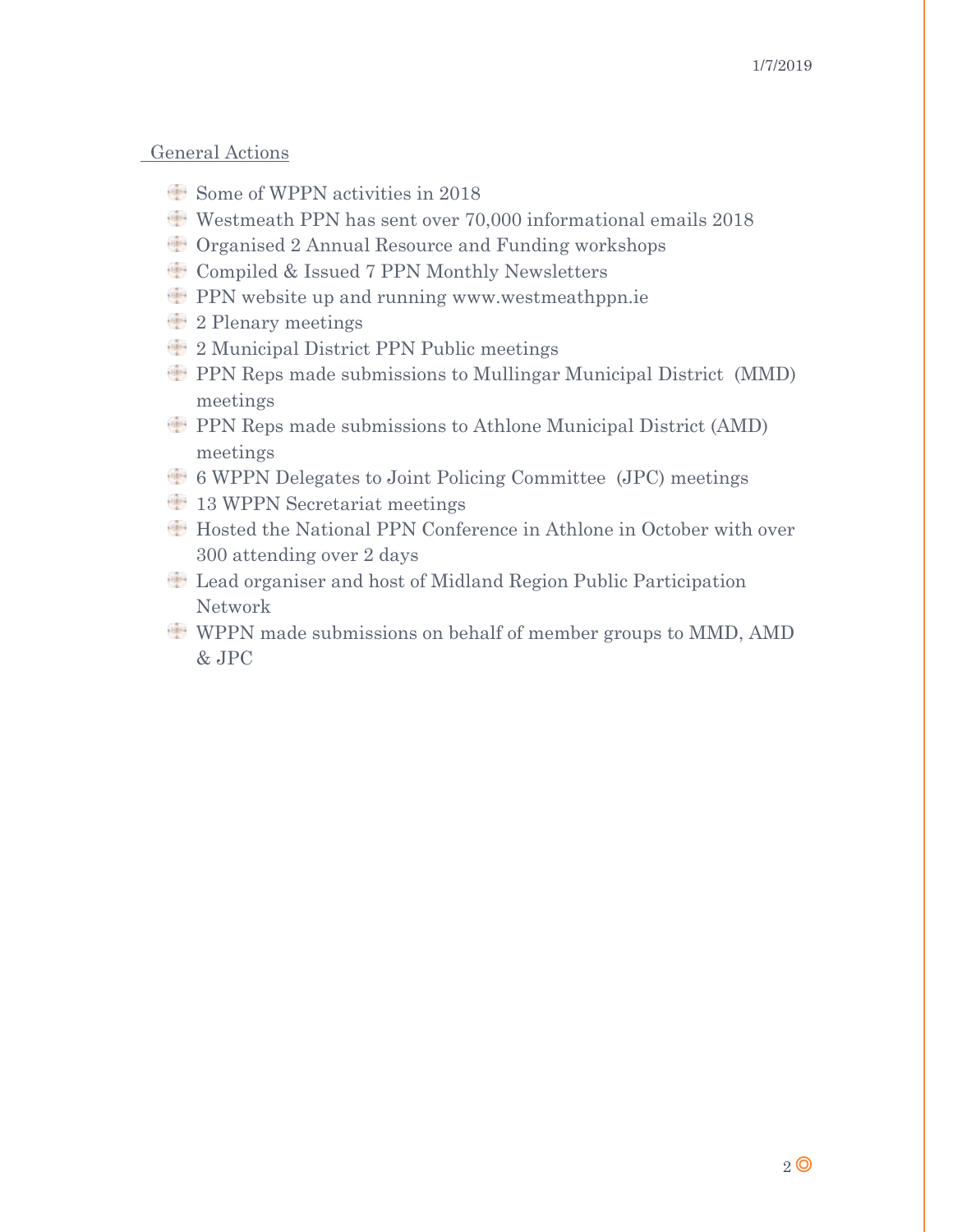# Joint Policing Committee

According to the GARDA SÍOCHÁNA ACT 2005: Joint Policing Committee Guidelines – Amended August 2014 "The purpose of the Joint Policing Committee (JPC) is to provide a forum where a local authority and the senior Garda officers responsible for the policing of that area, with the participation of Oireachtas members and community interests, can consult, discuss and make recommendations on matters affecting the policing of the area".

Each year WPPN seek submissions from community groups across the county on issues of local concern appropriate for the consideration of the JPC and elect representatives to the JPC as appropriate. Westmeath Public Participation Network 2018/19 representatives to JPC are:

| Marie Reddin | Des Sheridan   | Kathleen Grennan |
|--------------|----------------|------------------|
| Pat Grimes   | Sheena Lawless | Dave Raftis      |

Westmeath PPN six representatives on Westmeath Joint Policing Committee made a collective presentation to the JPC on the 16th April 2018 on issues for consideration by Westmeath Joint Policing Committee in 2018. This document is the end of year (2018) report on the outcomes of these issues.

### The Submission

The submission contained 10 actions, significant progress was made on the workplan with a total of nine of the ten actions identified being completed or in progress by the end of 2018, the final action is one which is ongoing as the decision on this is a national one, hence this will be carried into 2019 for updates on this action as it becomes available to WCC .

1. WCC to produce a protocol for position process of the mobile camera unit in litter black spot areas.

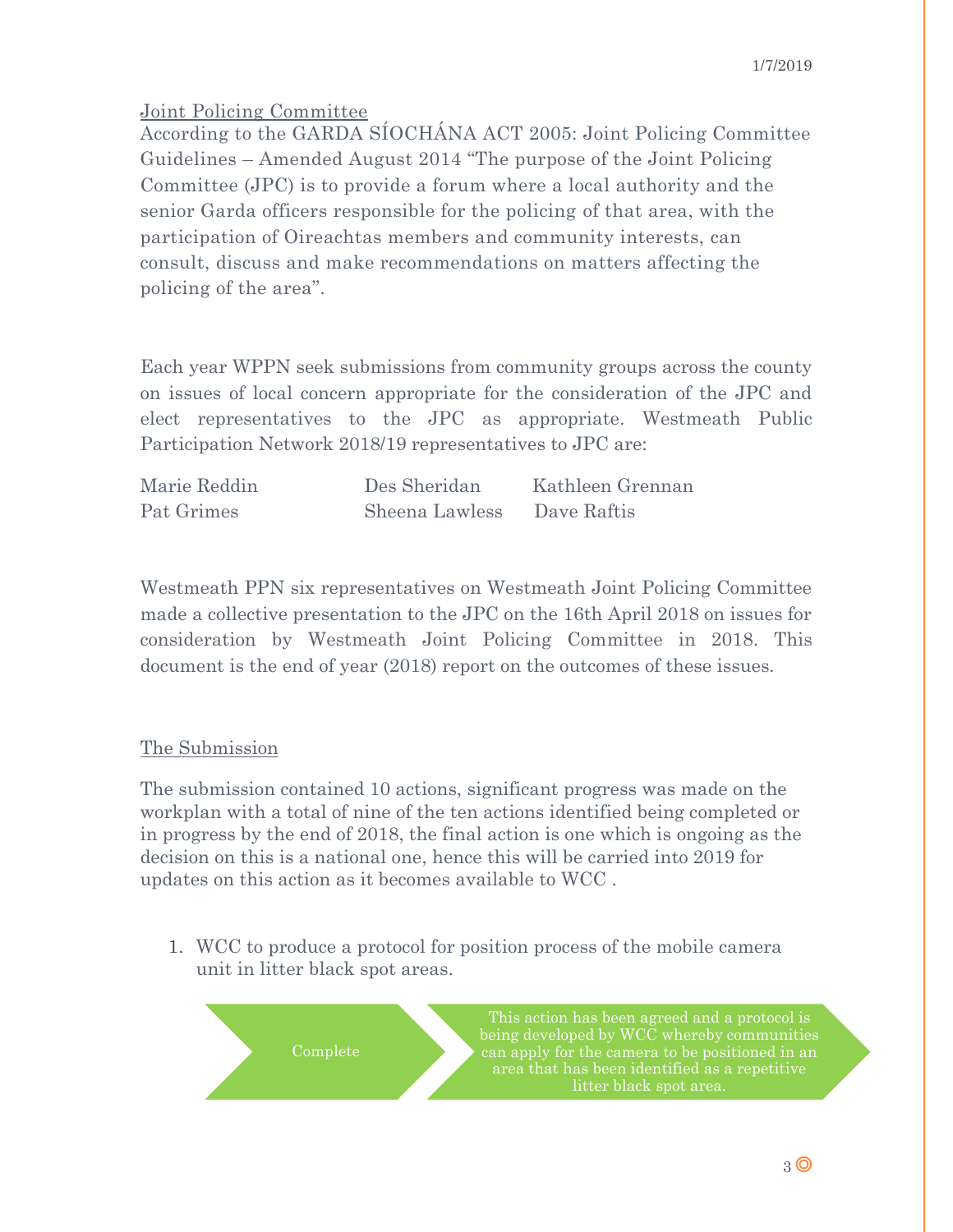2. WPPN requested that the new speed limit signage of 30km for estates be erected in all estates across the county to act as a deterrent for speeding in housing estates.

Complete Signage has been erected in estates across the county with the newly updated speed limits.



3. An increase in intimidation has been indicated by community members. WPPN requested that the Garda, WCC and MRDATF implement the "Intimidation Training" for community & voluntary groups in Westmeath be carried out in Westmeath.



4. To address public safety and confidence in Garda, WPPN requested increased foot patrols and bicycles patrols where possible.



5. WPPN requested clarification on the National CCTV scheme and if this scheme will be implementable in Westmeath.

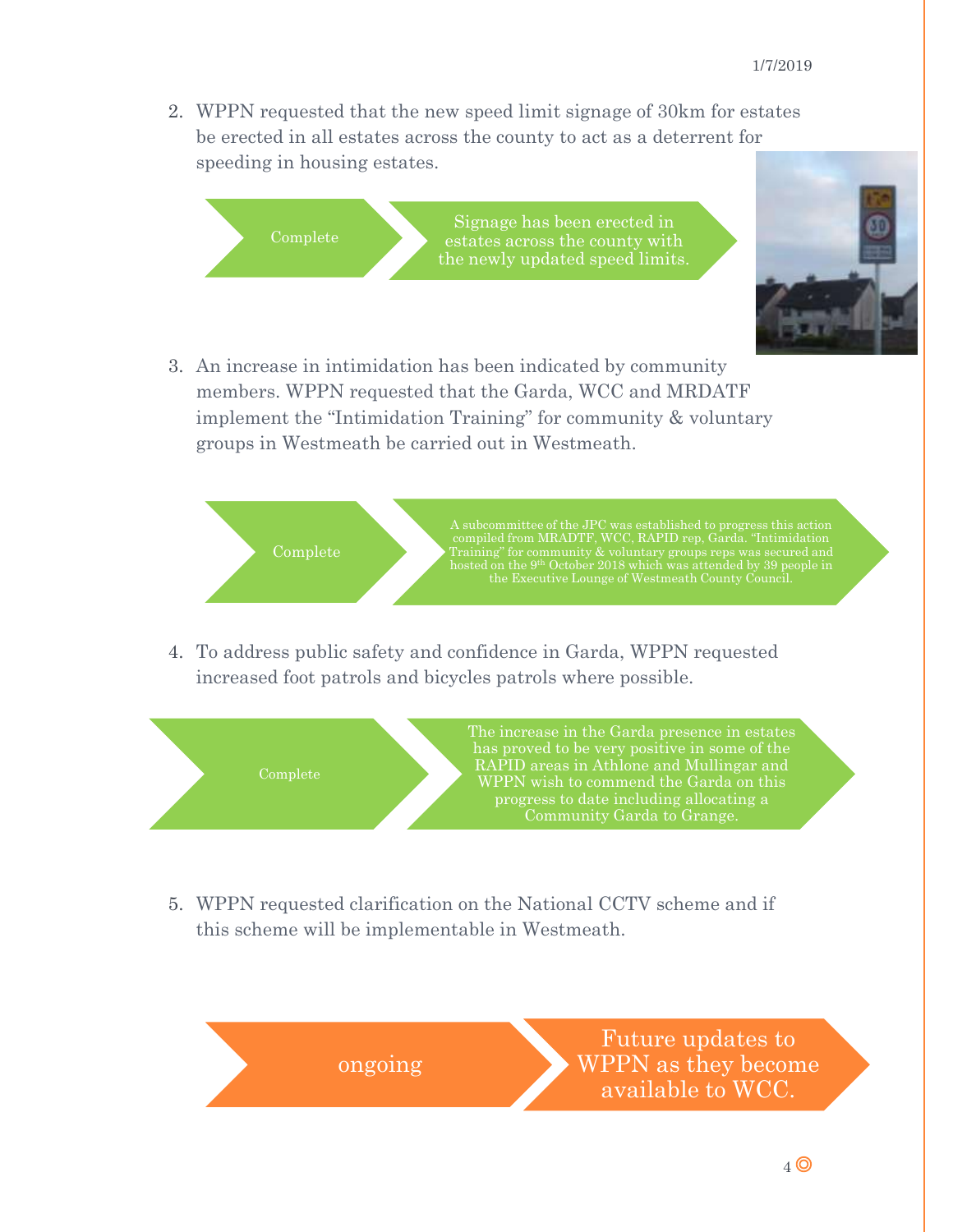6. Athlone and Mullingar RAPID Community Forum members to participate in annual Clean up days.

Complete Athlone & Mullingar Spring and Autumn clean up days 2018 have been completed in conjunction with WCC supports.

7. Development of a Youth Committee in Ennell Court



8. RAPID groups are requesting that WCC enforce their Anti Social Behaviour Policy in Local Authority estates and remind any LA tenants of their responsibilities as a tenant of the LA.



9. An increase in the selling and buying of drugs through Social Media has been cited by the community as an ever increasing problem – including online payment methods i.e paypal. WPPN requested information on how this can best be address.

Ongoing Developments are being investigated by an Garda Siochiana, WPPN will be kept informed with updates.

10.WPPN requesting a cleanup of an area of heavy dumping between Mullingar Athletic Grounds and the Presbyterian Church in Farran.

Complete Completed by Mullingar Municipal District; with ongoing monitoring